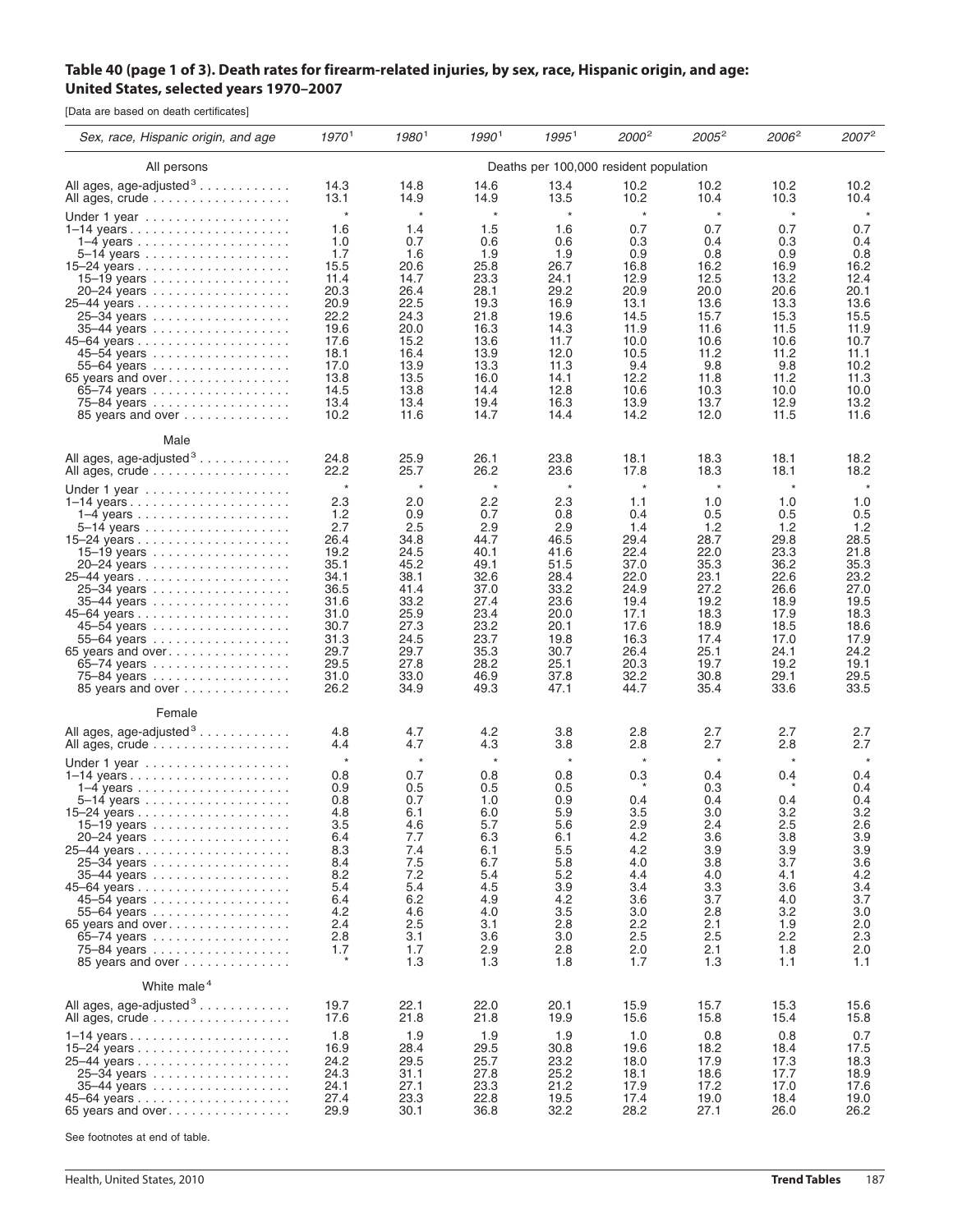## Table 40 (page 2 of 3). Death rates for firearm-related injuries, by sex, race, Hispanic origin, and age: **United States, selected years 1970–2007**

[Data are based on death certificates]

| Sex, race, Hispanic origin, and age                                                                         | 19701                                                                                                                                                                                                                                                                                                                                                                                                                                     | 19801                                                                                                                                                                                                                                                                                                                                                                                                                                                                                                                                                                                                                                                                                                                                                                                                                                         | 19901                                                 | $1995^1$                                             | 2000 <sup>2</sup>                                   | $2005^2$                                            | 2006 <sup>2</sup>                                   | $2007^2$                                            |  |
|-------------------------------------------------------------------------------------------------------------|-------------------------------------------------------------------------------------------------------------------------------------------------------------------------------------------------------------------------------------------------------------------------------------------------------------------------------------------------------------------------------------------------------------------------------------------|-----------------------------------------------------------------------------------------------------------------------------------------------------------------------------------------------------------------------------------------------------------------------------------------------------------------------------------------------------------------------------------------------------------------------------------------------------------------------------------------------------------------------------------------------------------------------------------------------------------------------------------------------------------------------------------------------------------------------------------------------------------------------------------------------------------------------------------------------|-------------------------------------------------------|------------------------------------------------------|-----------------------------------------------------|-----------------------------------------------------|-----------------------------------------------------|-----------------------------------------------------|--|
| Black or<br>African American male <sup>4</sup>                                                              | Deaths per 100,000 resident population                                                                                                                                                                                                                                                                                                                                                                                                    |                                                                                                                                                                                                                                                                                                                                                                                                                                                                                                                                                                                                                                                                                                                                                                                                                                               |                                                       |                                                      |                                                     |                                                     |                                                     |                                                     |  |
| All ages, age-adjusted <sup>3</sup><br>All ages, crude                                                      | 70.8<br>60.8                                                                                                                                                                                                                                                                                                                                                                                                                              | 60.1<br>57.7                                                                                                                                                                                                                                                                                                                                                                                                                                                                                                                                                                                                                                                                                                                                                                                                                                  | 56.3<br>61.9                                          | 49.2<br>52.9                                         | 34.2<br>36.1                                        | 36.4<br>38.7                                        | 37.4<br>40.0                                        | 36.2<br>38.9                                        |  |
| 25–34 years<br>35–44 years<br>65 years and over $\dots \dots \dots \dots \dots$                             | 5.3<br>97.3<br>126.2<br>145.6<br>104.2<br>71.1<br>30.6                                                                                                                                                                                                                                                                                                                                                                                    | 3.0<br>77.9<br>114.1<br>128.4<br>92.3<br>55.6<br>29.7                                                                                                                                                                                                                                                                                                                                                                                                                                                                                                                                                                                                                                                                                                                                                                                         | 4.4<br>138.0<br>90.3<br>108.6<br>66.1<br>34.5<br>23.9 | 4.4<br>138.7<br>70.2<br>92.3<br>46.3<br>28.3<br>21.8 | 1.8<br>89.3<br>54.1<br>74.8<br>34.3<br>18.4<br>13.8 | 2.1<br>86.8<br>63.6<br>88.4<br>38.7<br>17.8<br>13.6 | 2.2<br>91.8<br>63.8<br>89.0<br>38.1<br>19.3<br>13.4 | 2.2<br>89.1<br>62.3<br>84.8<br>38.9<br>19.0<br>11.1 |  |
| American Indian or<br>Alaska Native male <sup>4</sup>                                                       |                                                                                                                                                                                                                                                                                                                                                                                                                                           |                                                                                                                                                                                                                                                                                                                                                                                                                                                                                                                                                                                                                                                                                                                                                                                                                                               |                                                       |                                                      |                                                     |                                                     |                                                     |                                                     |  |
| All ages, age-adjusted <sup>3</sup><br>All ages, crude                                                      | ---<br>$  -$                                                                                                                                                                                                                                                                                                                                                                                                                              | 24.0<br>27.5                                                                                                                                                                                                                                                                                                                                                                                                                                                                                                                                                                                                                                                                                                                                                                                                                                  | 19.4<br>20.5                                          | 19.4<br>20.9                                         | 13.1<br>13.2                                        | 15.7<br>16.7                                        | 14.7<br>15.8                                        | 12.4<br>13.2                                        |  |
| 65 years and over                                                                                           | $  -$<br>$  -$<br>- - -<br>$  -$                                                                                                                                                                                                                                                                                                                                                                                                          | 55.3<br>43.9<br>$\star$                                                                                                                                                                                                                                                                                                                                                                                                                                                                                                                                                                                                                                                                                                                                                                                                                       | 49.1<br>25.4                                          | 40.9<br>31.2<br>14.2                                 | 26.9<br>16.6<br>12.2                                | 32.7<br>23.2<br>13.0                                | 32.7<br>21.2<br>11.0                                | 25.1<br>16.3<br>11.7                                |  |
| Asian or Pacific Islander male <sup>4</sup>                                                                 |                                                                                                                                                                                                                                                                                                                                                                                                                                           |                                                                                                                                                                                                                                                                                                                                                                                                                                                                                                                                                                                                                                                                                                                                                                                                                                               |                                                       |                                                      |                                                     |                                                     |                                                     |                                                     |  |
| All ages, age-adjusted <sup>3</sup><br>All ages, crude                                                      | - - -<br>$  -$                                                                                                                                                                                                                                                                                                                                                                                                                            | 7.8<br>8.2                                                                                                                                                                                                                                                                                                                                                                                                                                                                                                                                                                                                                                                                                                                                                                                                                                    | 8.8<br>9.4                                            | 9.2<br>10.0                                          | 6.0<br>6.2                                          | 5.3<br>5.5                                          | 5.4<br>5.7                                          | 5.2<br>5.3                                          |  |
| 65 years and over                                                                                           | $  -$<br>$  -$<br>---<br>$  -$                                                                                                                                                                                                                                                                                                                                                                                                            | 10.8<br>12.8<br>10.4                                                                                                                                                                                                                                                                                                                                                                                                                                                                                                                                                                                                                                                                                                                                                                                                                          | 21.0<br>10.9<br>8.1                                   | 24.3<br>10.6<br>8.2                                  | 9.3<br>8.1<br>7.4                                   | 12.1<br>6.4<br>5.7                                  | 14.5<br>5.7<br>5.6                                  | 11.4<br>5.9<br>5.7<br>4.4                           |  |
| Hispanic or Latino male <sup>4,5</sup>                                                                      |                                                                                                                                                                                                                                                                                                                                                                                                                                           |                                                                                                                                                                                                                                                                                                                                                                                                                                                                                                                                                                                                                                                                                                                                                                                                                                               |                                                       |                                                      |                                                     |                                                     |                                                     |                                                     |  |
| All ages, age-adjusted <sup>3</sup><br>All ages, crude                                                      | - - -<br>- - -                                                                                                                                                                                                                                                                                                                                                                                                                            | - - -<br>$- - -$                                                                                                                                                                                                                                                                                                                                                                                                                                                                                                                                                                                                                                                                                                                                                                                                                              | 27.6<br>29.9                                          | 23.8<br>26.2                                         | 13.6<br>14.2                                        | 13.3<br>14.2                                        | 12.7<br>13.7                                        | 12.9<br>13.4                                        |  |
| 1–14 years<br>25–34 years<br>35–44 years<br>65 years and over $\dots \dots \dots \dots$                     | $  -$<br>$  -$<br>$- - -$<br>- - -<br>$  -$<br>$  -$<br>$- - -$                                                                                                                                                                                                                                                                                                                                                                           | $  -$<br>- - -<br>$\frac{1}{2} \frac{1}{2} \frac{1}{2} \frac{1}{2} \frac{1}{2} \frac{1}{2} \frac{1}{2} \frac{1}{2} \frac{1}{2} \frac{1}{2} \frac{1}{2} \frac{1}{2} \frac{1}{2} \frac{1}{2} \frac{1}{2} \frac{1}{2} \frac{1}{2} \frac{1}{2} \frac{1}{2} \frac{1}{2} \frac{1}{2} \frac{1}{2} \frac{1}{2} \frac{1}{2} \frac{1}{2} \frac{1}{2} \frac{1}{2} \frac{1}{2} \frac{1}{2} \frac{1}{2} \frac{1}{2} \frac{$<br>$- - -$<br>$- - -$<br>$\frac{1}{2} \frac{1}{2} \frac{1}{2} \frac{1}{2} \frac{1}{2} \frac{1}{2} \frac{1}{2} \frac{1}{2} \frac{1}{2} \frac{1}{2} \frac{1}{2} \frac{1}{2} \frac{1}{2} \frac{1}{2} \frac{1}{2} \frac{1}{2} \frac{1}{2} \frac{1}{2} \frac{1}{2} \frac{1}{2} \frac{1}{2} \frac{1}{2} \frac{1}{2} \frac{1}{2} \frac{1}{2} \frac{1}{2} \frac{1}{2} \frac{1}{2} \frac{1}{2} \frac{1}{2} \frac{1}{2} \frac{$<br>$  -$ | 2.6<br>55.5<br>42.7<br>47.3<br>35.4<br>21.4<br>19.1   | 2.8<br>61.7<br>31.4<br>36.4<br>24.2<br>17.2<br>16.5  | 1.0<br>30.8<br>17.3<br>20.3<br>13.2<br>12.0<br>12.2 | 0.7<br>33.0<br>18.8<br>22.9<br>13.4<br>9.1<br>9.8   | 1.1<br>33.6<br>17.4<br>20.9<br>12.9<br>8.5<br>7.6   | 0.8<br>31.4<br>17.2<br>21.1<br>12.4<br>9.6<br>10.7  |  |
| White, not Hispanic<br>or Latino male <sup>5</sup>                                                          |                                                                                                                                                                                                                                                                                                                                                                                                                                           |                                                                                                                                                                                                                                                                                                                                                                                                                                                                                                                                                                                                                                                                                                                                                                                                                                               |                                                       |                                                      |                                                     |                                                     |                                                     |                                                     |  |
| All ages, age-adjusted <sup>3</sup><br>All ages, crude                                                      | $  -$<br>- - -                                                                                                                                                                                                                                                                                                                                                                                                                            | - - -<br>- - -                                                                                                                                                                                                                                                                                                                                                                                                                                                                                                                                                                                                                                                                                                                                                                                                                                | 20.6<br>20.4                                          | 18.6<br>18.5                                         | 15.5<br>15.7                                        | 15.3<br>15.9                                        | 15.0<br>15.6                                        | 15.4<br>16.1                                        |  |
| $1-14$ years $\ldots \ldots \ldots \ldots \ldots \ldots$<br>25–34 years<br>35-44 years<br>65 years and over | - - -<br>$  -$<br>$\frac{1}{2} \frac{1}{2} \frac{1}{2} \frac{1}{2} \frac{1}{2} \frac{1}{2} \frac{1}{2} \frac{1}{2} \frac{1}{2} \frac{1}{2} \frac{1}{2} \frac{1}{2} \frac{1}{2} \frac{1}{2} \frac{1}{2} \frac{1}{2} \frac{1}{2} \frac{1}{2} \frac{1}{2} \frac{1}{2} \frac{1}{2} \frac{1}{2} \frac{1}{2} \frac{1}{2} \frac{1}{2} \frac{1}{2} \frac{1}{2} \frac{1}{2} \frac{1}{2} \frac{1}{2} \frac{1}{2} \frac{$<br>$  -$<br>$  -$<br>$  -$ | $  -$<br>- - -<br>$\frac{1}{2}$<br>$- - -$<br>- - -<br>$  -$                                                                                                                                                                                                                                                                                                                                                                                                                                                                                                                                                                                                                                                                                                                                                                                  | 1.6<br>24.1<br>23.3<br>24.7<br>21.6<br>22.7<br>37.4   | 1.6<br>23.5<br>21.4<br>22.5<br>20.4<br>19.5<br>32.5  | 1.0<br>16.2<br>17.9<br>17.2<br>18.4<br>17.8<br>29.0 | 0.8<br>13.9<br>17.4<br>16.9<br>17.8<br>20.0<br>28.2 | 0.7<br>13.9<br>17.1<br>16.3<br>17.8<br>19.5<br>27.3 | 0.7<br>13.4<br>18.3<br>18.0<br>18.6<br>20.1<br>27.4 |  |
| White female <sup>4</sup>                                                                                   |                                                                                                                                                                                                                                                                                                                                                                                                                                           |                                                                                                                                                                                                                                                                                                                                                                                                                                                                                                                                                                                                                                                                                                                                                                                                                                               |                                                       |                                                      |                                                     |                                                     |                                                     |                                                     |  |
| All ages, age-adjusted <sup>3</sup><br>All ages, crude                                                      | 4.0<br>3.7                                                                                                                                                                                                                                                                                                                                                                                                                                | 4.2<br>4.1                                                                                                                                                                                                                                                                                                                                                                                                                                                                                                                                                                                                                                                                                                                                                                                                                                    | 3.8<br>3.8                                            | 3.5<br>3.5                                           | 2.7<br>2.7                                          | 2.6<br>2.6                                          | 2.6<br>2.6                                          | 2.6<br>2.7                                          |  |
| 65 years and over                                                                                           | 3.4<br>6.9<br>5.0<br>2.2                                                                                                                                                                                                                                                                                                                                                                                                                  | 5.1<br>6.2<br>5.1<br>2.5                                                                                                                                                                                                                                                                                                                                                                                                                                                                                                                                                                                                                                                                                                                                                                                                                      | 4.8<br>5.3<br>4.5<br>3.1                              | 4.5<br>4.9<br>4.0<br>2.8                             | 2.8<br>3.9<br>3.5<br>2.4                            | 2.3<br>3.7<br>3.6<br>2.3                            | 2.3<br>3.5<br>3.9<br>2.0                            | 2.6<br>3.7<br>3.7<br>2.1                            |  |

See footnotes at end of table.